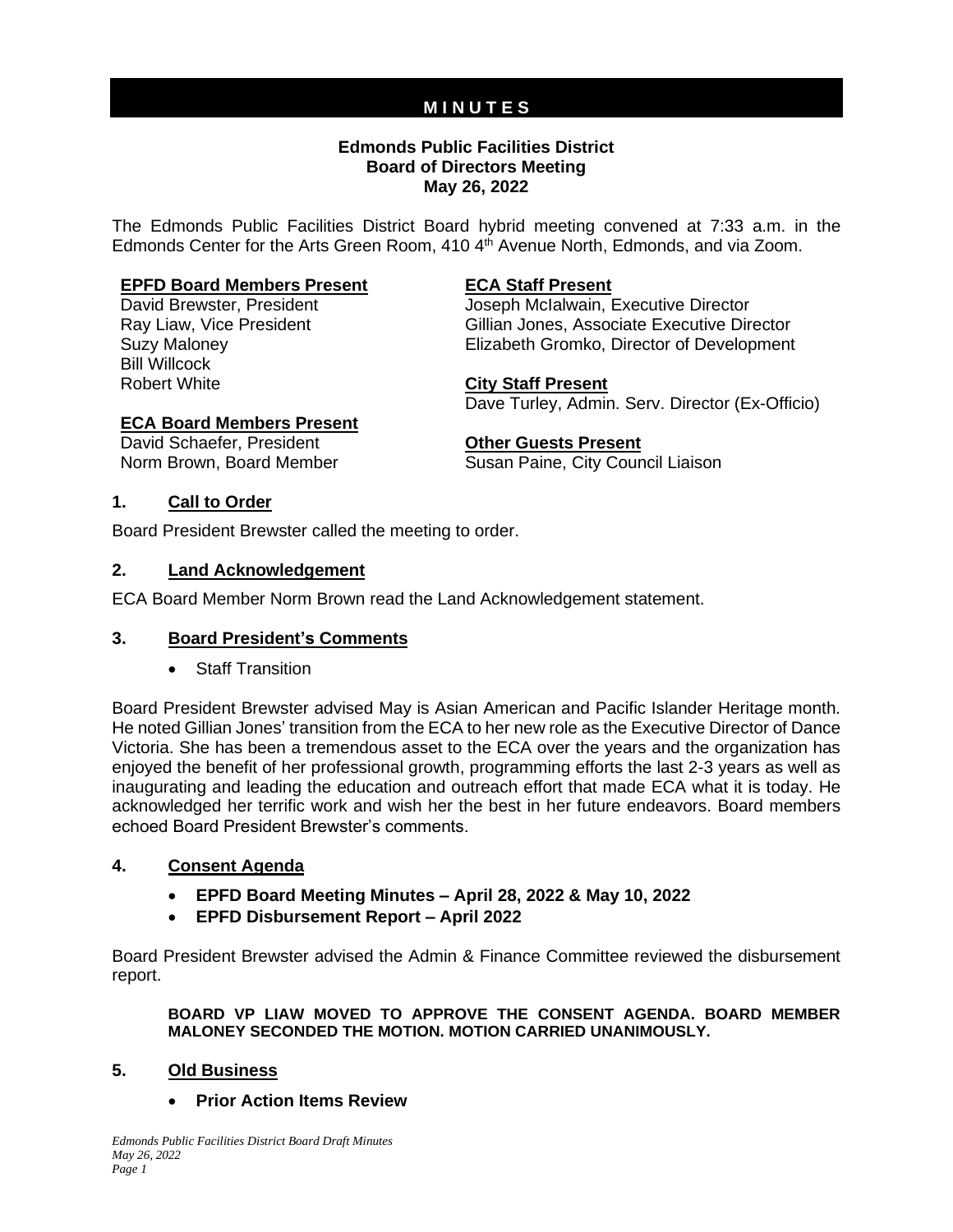Mr. McIalwain reviewed progress on action items from the previous meeting and identified outstanding items (see Action Items below).

• **May Staff Report – Questions/Comments**

# • **Executive Director Contract – Update**

Schedule on July meeting agenda.

#### **6. PFD Board Business**

#### • **Equity Statement - Approval**

Board President Brewster advised there were no changes made to the statement in last month's packet.

#### **BOARD VP LIAW MOVED TO APPROVE THE EQUITY STATEMENT. BOARD MEMBER WHITE SECONDED THE MOTION. MOTION CARRIED UNANIMOUSLY.**

#### • **PFD Board Bylaws – Approval**

Board VP Liaw relayed in accordance with revisions made by the legislature to the Open Public Meetings Act (OPMA), public comments must be taken at any meeting where action is taken. Beginning in June, Public Comment was added to the agenda following Board President Comments. In the current bylaws, board officer terms are listed in the bylaws as one year terms; the practice has been two year terms. She suggested the board discuss whether to have one or two year officer terms.

Board VP Liaw relayed effective in June, the governor lifted the OPMA freeze so until the revisions to the bylaws are approved, board members need to attend in person next month in order to vote. The recent OPMA legislation also encouraged virtual public participation.

Discussion followed regarding the revision to the bylaws to allow virtual participation, whether to retain one-year terms and allow officers to serve more than one year, benefits of two-year terms, expectation/hope that officers will serve more than one year, and scheduling officer elections every June. Staff will confer with Attorney Matt Hendricks about incorporating the OPMA requirement in the bylaws and approval of the bylaws will be scheduled for the June meeting.

# • **Solar Project, Commerce Grant - Update**

Mr. McIalwain relayed staff recognized the concerns of the PFD Board and accepts the board's recommendation to pause this project. Solar will not be pursued at this time, but it will be kept on the list for the long term, and hopefully there will be an opportunity to reengage the Department of Commerce in the future on a grant opportunity. Staff will continue to research the needs of the facility to meet the 2028 Washington State Clean Building Act requirements.

Discussion followed regarding the likelihood of a future Commerce grant, the solar project is not beneficial in meeting the 2028 building requirements, renewable energy provided by solar, square footage thresholds in the Washington State Clean Building Act, determining the facility's energy use index, having a separate agenda item regarding facilities, and providing the board a monthly update regarding facilities.

# • **Building Envelope Project, HKP Report – Discussion**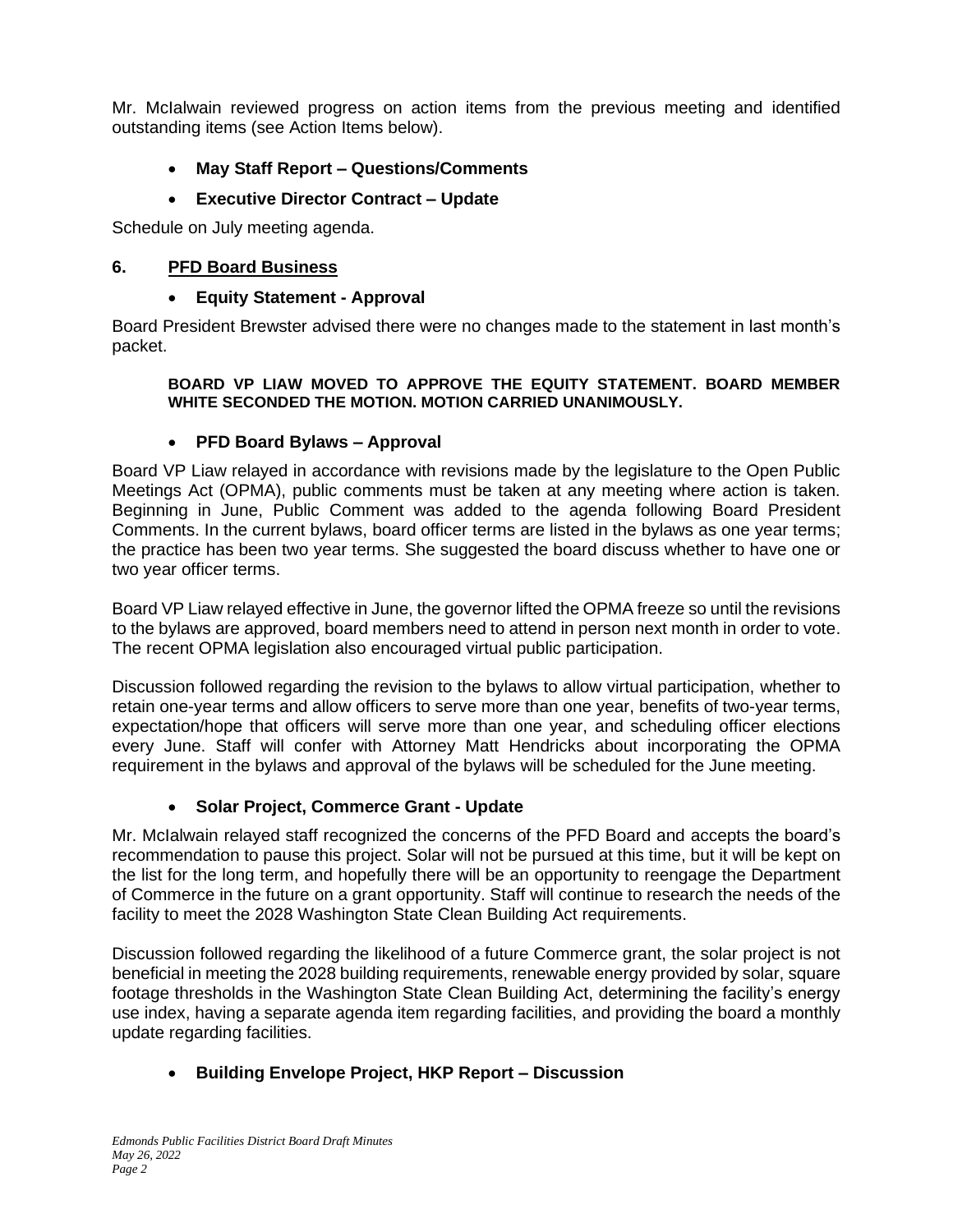Norm Brown, ECA Board Member and Chair of the Facilities Committee, relayed Wetherholt and Associates, who specialize in building envelopes, looked at the roof and the building envelope and offered to prepare a report on the roof, and recommended HKP to do a comprehensive review of the building envelope. HKP provided a proposal to conduct an analysis of the building envelope, cost approximately \$200,000. HKP's analysis will identify areas where has been leakage, take xrays to determine the extent of the damage, and provide a roadmap for corrective action, dividing the repairs into prioritized phases, cost estimates, etc. The analysis would include seismic review of the building and gymnasium. A seismic analysis was done 10 years ago, but those standards are now out of date.

Discussion followed regarding whether bricks are anchored to building, this project compared to the building assessment done by McKinstry, evaluating energy performance, requirement to issue an RFQ for the building envelope assessment, timeframe to have an assessment completed, who would draft the RFQ, determining whether Matt Hendricks has RFQ templates, past RFQs/RFPs, importance of qualification requirements, Facilities Committee assisting with providing qualification requirements, and the assessment informing the Strategic Plan. Mr. McIalwain and Ms. Meagher will develop a timeline and process for drafting, reviewing and releasing an RFQ for the building envelope assessment.

Mr. Brown advised Wetherholt and Associates did an assessment of the roof; their report addressed several maintenance items to prolong the life of the roof and categorized surfaces by condition. Wetherhold recommended a roofing contractor and a committee member recommended another roofing contractor. Both companies received Wetherholt's report, looked at the roof, and will provide estimates. Mr. McIalwain was cautious about investing in major repairs until the facility assessment is complete.

Discussion followed regarding overlap of this issue with the Boys & Girls Club discussion, timeline to complete the facility assessment, other maintenance issues, sources of capital funding, and whether professional help was needed to manage the assessments and projects.

# • **Board Leadership Transition**

Board President Brewster anticipated there may be some transition when the board elects board officers in June.

# **7. Finance, Facilities & Operations**

• **State Audit - Update**

# • **Finance Reports – Draft April 2022**

Board President Brewster advised the Admin & Finance Committee reviewed the reports yesterday. Mr. McIalwain explained following the committee's review of the Statement of Net Position, Mr. Canning and Ms. Meagher discovered there was some deferred revenue that had not been transferred to actual revenue. He offered to send board members an updated report after today's meeting. He explained after the adjustments, the actual operating loss was \$295,000, not \$358,000, and the total net surplus changed from -\$270,000 to -\$207,000 which tracks more closely with the budget through April. He anticipated an improvement in May due to Center Stage, noting a lot of entries still need to be made. He responded to a question regarding expenses compared to revenues for presented events.

# • **Cellular Lease Draft Agreement / Process – Update**

Mr. McIalwain advised the lease agreement is being reviewed by Dish Network's legal counsel.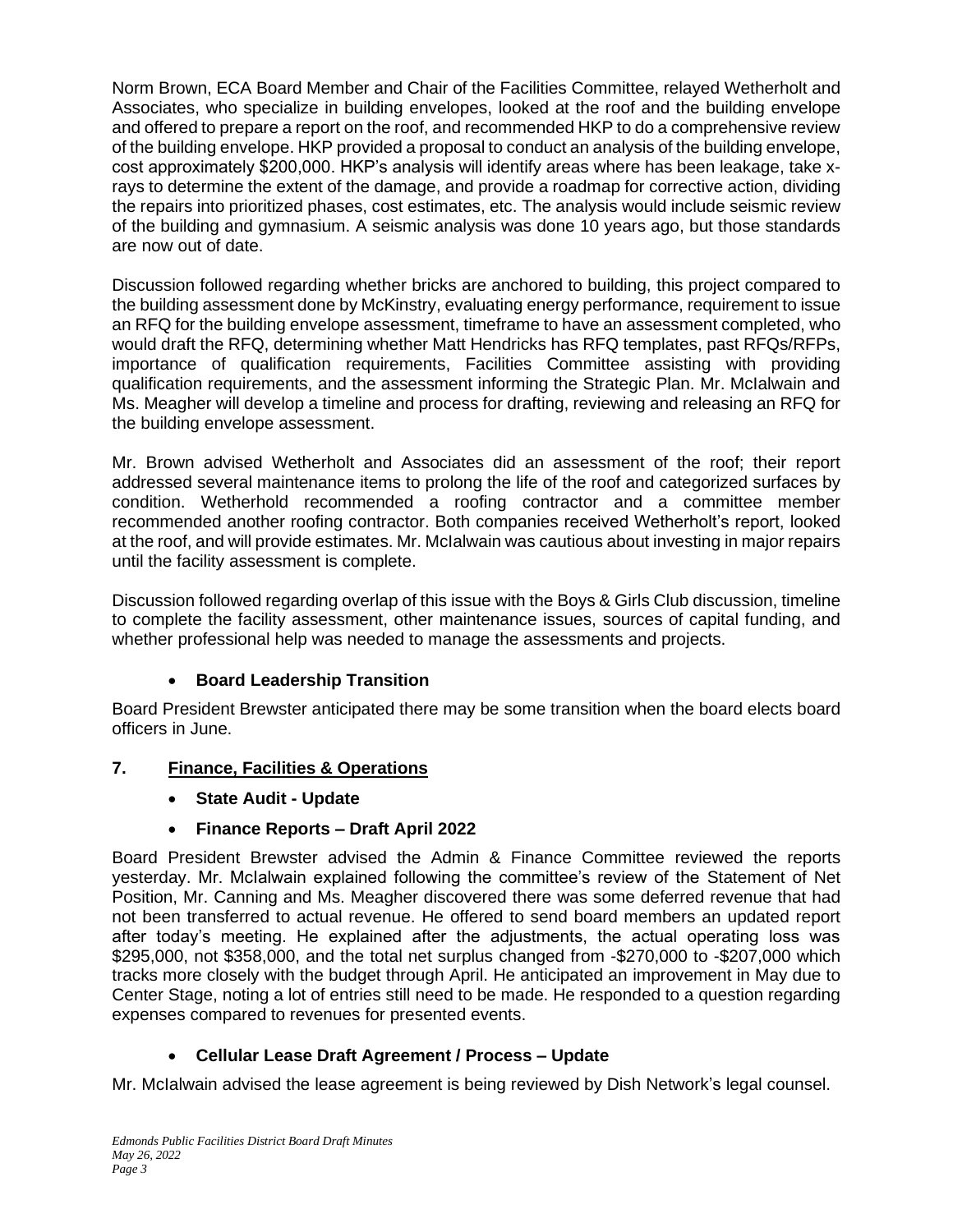# • **HR Update**

Board President Brewster relayed Ms. Meagher reported to the Admin & Finance Committee that she secured the services of a very qualified temp-to-hire from a well-established agency to take on Glenna's role.

# **8. Executive Report / Steering Committee**

# • **Boys & Girls Club - Update**

Mr. McIalwain reported the Boys & Girls Club's committee was subdivided into four groups with each group focused on a particular area. ECA staff toured two Boys & Girls Club facilities to get an understanding of their operation and to see how the ECA could fit. The committee of the whole is meeting next Thursday and he is meeting with the City's new Development Services Director to establish a relationship with the City and so she can tour the facility. Staff met as a team to discuss their hopes and dreams and what they want to see in an MOU. He agreed to provide the notes of the staff meeting to Board President Brewster.

### • **Board Professional Development – Fundraising Workshop** o **Previous Session - Update**

Mr. McIalwain advised the second session regarding fundraising was held earlier this month.

# o **Upcoming sessions – Tuesday, July 12, 2022 (Maya Hemachandra)**

The next professional board development, a presentation by Maya Hemachandra on community centric fundraising, is July 12<sup>th</sup> at 5:30 as part of the ECA meeting. She is the development director for Tree House and an instructor in the certificate program for fundraising at the UW. Board Member Maloney suggested having more opportunity for dialogue between the presenter and the audience. Mr. McIalwain anticipated having a second session with Tom Mesaros regarding fundraising.

Ms. Gromko advised everyone is welcome to attend the June  $7<sup>th</sup>$  Philanthropy Committee where they will unpack what Mr. Mesaros' presented and answer questions. Board President Brewster advised Mr. Mesaros' presentation is in the board packet.

# • **Strategic Planning Update**

Mr. McIalwain advised the Steering Committee agreed a consultant was needed to guide the strategic planning process. An RFP will need to be prepared. The December 2022 retreat will be the kick off for that process so a consultant needs to be hired before then to maximize the experience. Discussion followed regarding the consultant used in past, the Steering Committee reviewing proposals and making a recommendation to the EPFD board, and expenses incurred in 2022 for the strategic plan although it will be a 2023 budget item.

# • **Executive Director Leadership Training – Update**

Mr. McIalwain reported tomorrow is the second to last day of an 8-part series of full day experiences. He learned a lot, it has been very emotional and challenging, and he expected to emerge with a stronger understanding of his own and the organization's racial equity issues, how to change the way the ECA does business; and with a tool kit for the organization to make changes. He thanked the board and Steering Committee who encouraged him to secure executive coaching with Ed Starenchak who conducted a 360 review, collected information from board members and staff and spent two sessions with him reviewing those evaluations. The next step is reviewing a personality test he took to help him understand how personality meets perception followed by opportunities for growth.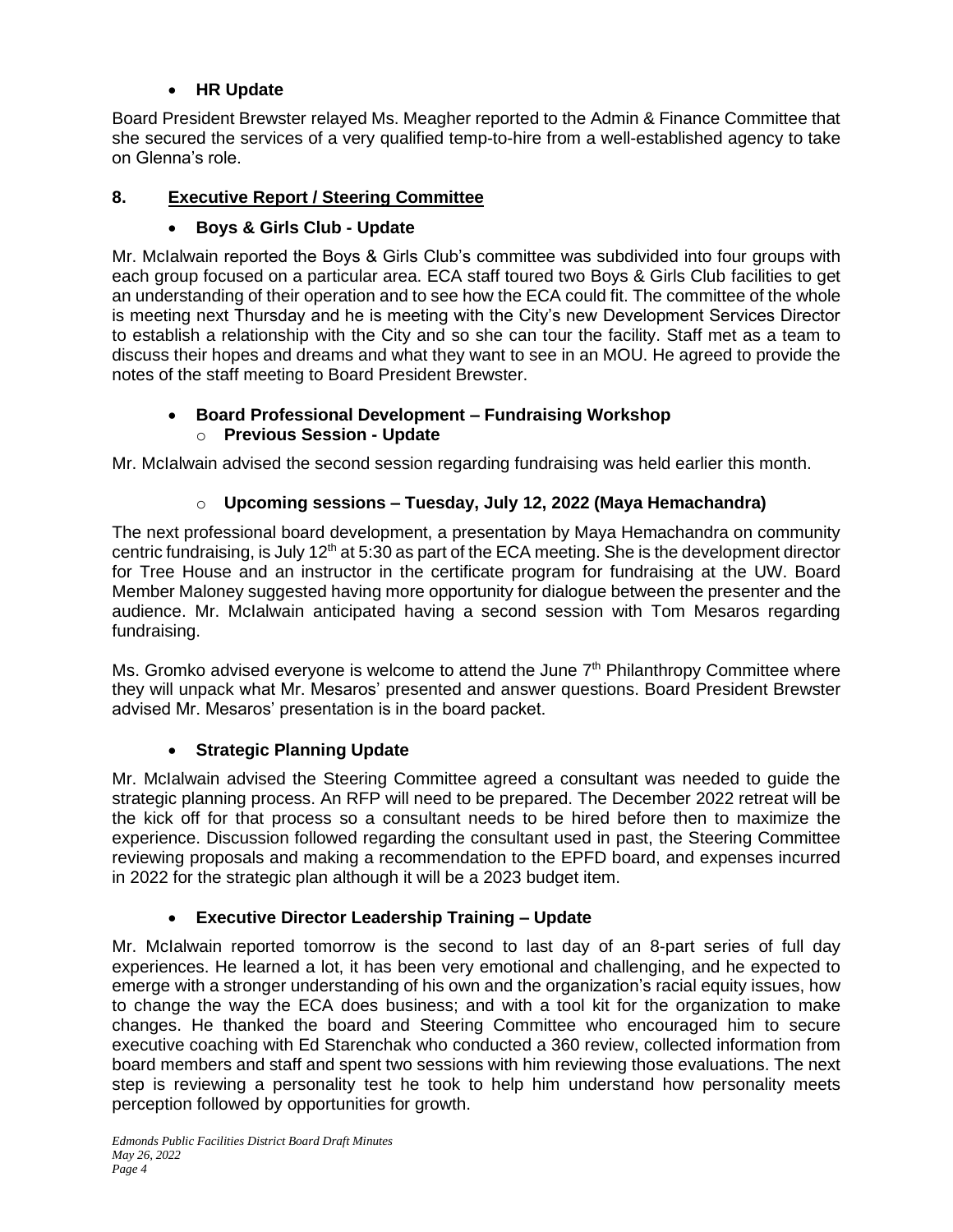# **9. Inclusion & Accessibility, Education & Outreach**

# • **APAP'S 10/20/30 REDI Pledge – Update**

Mr. McIalwain relayed Ms. Jones and Ms. Meagher have been working on statistics and qualitative measurements of the work done so far and how it relates to the REDI Pledge. The REDI Pledge wants organizations to get to a place where in 30 years 30% of the programming features and supports more diverse artists such as BIPOC and LGBTQ artists. In 2022-23, 70% of the artists the ECA is bringing to the stage met that qualification. The ECA is far ahead on some things and behind on others such as the makeup of boards, staff and audiences. He was hopeful the statistics and the REDI Pledge could be presented to the board for signature at the next EPFD Board meeting.

# • **General Update**

Mr. McIalwain reported consistent committee meeting agendas are being created to ensure I&A work is being addressed at each committee and will include a slightly shorter land acknowledgement as well as an equity statement. The agenda will also include questions such as did anything the committee discussed raise issues or create challenges related to equity work or did anything meet the obligation of the equity commitment.

# **10. Philanthropy**

# • **Center Stage – Results**

Ms. Gromko reported Center Stage generated \$164,000, a wonderful accomplishment. She recognized Development Coordinator Katherine Smith who was instrumental in the planning and is still working behind the scenes. Staff received good feedback and are thinking about what could be done better next year. Gala planning is in underway as it is less than four months away. Sponsorships are one of her main focuses including gala sponsorships as well as the major donor program. She shared a comparison of lapsed donors this year compared to last year, advising a lapsed donor appeal will be sent out in August. She responded to questions regarding lapsed new versus lapsed other, and Gala planning.

(Board Member White left the meeting at 9:04 a.m.)

# • **General Update**

# **10. Marketing & Business Development**

# • **Ticket Sales Update**

Mr. McIalwain reported the 2022-2023 spreadsheet reflects current subscriptions only. Single ticket sales begin June 1. Ticket revenue YTD is tracking similarly to previous seasons. Summer season tickets are on sale, priced \$25-\$35. There are four outdoor and one indoor performances.

# • **General Update**

# **12. Programming / Outreach**

# • **Special Engagements**

Mr. McIalwain relayed Ms. Jones is looking at a few special engagement possibilities.

# • **Outreach Activities**